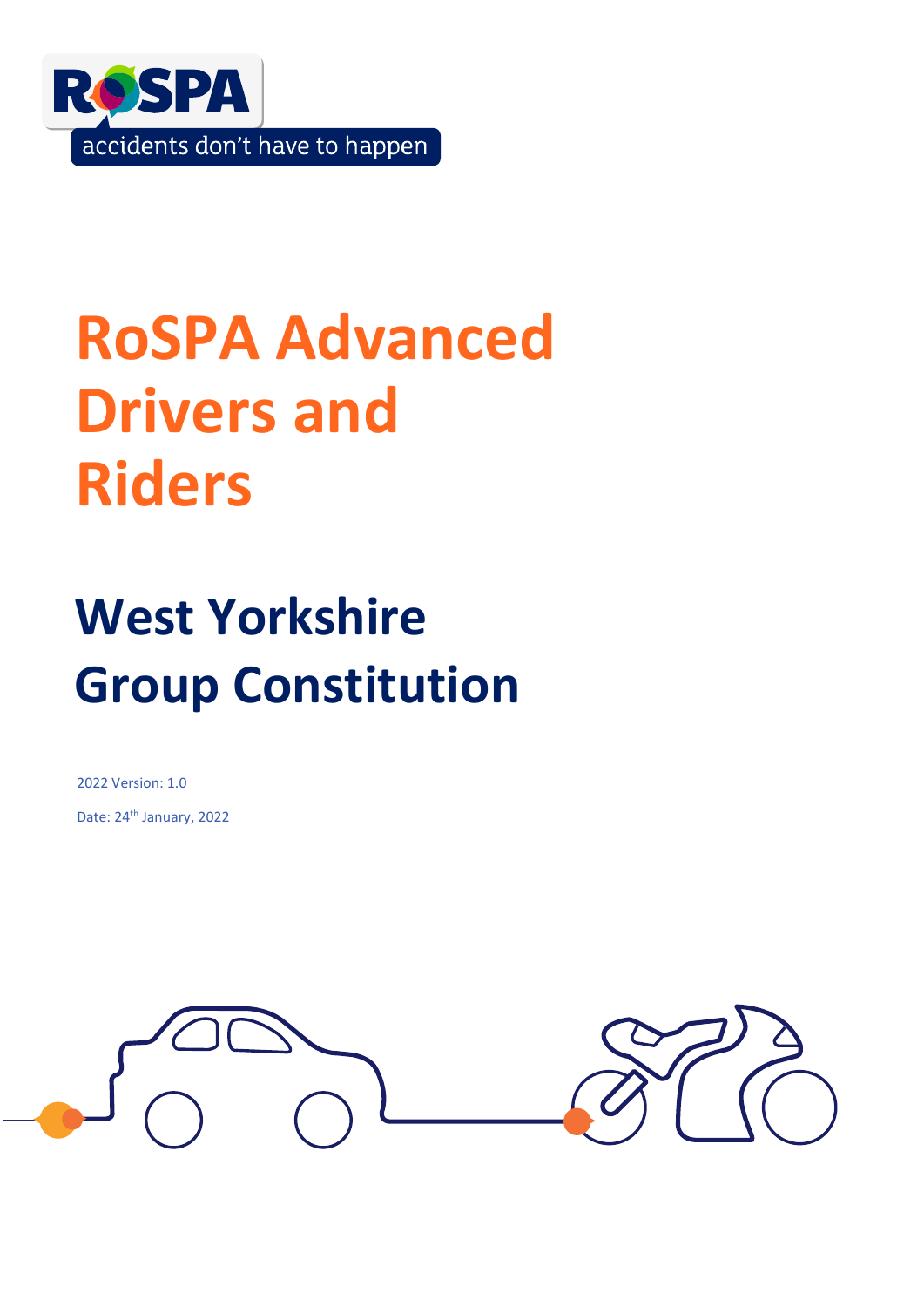

## **Name and Definitions**

The name of the Group is RoSPA Advanced Drivers and Riders West Yorkshire (Charity Number 702531), hereinafter called "the Group".

### **Definitions**

- RoSPA Royal Society for the Prevention of Accidents (Charity Number 207823). A registered charity that aims to save lives and prevent life-changing injuries which occur as a result of accidents.
- 1.2 RoSPA Advanced Drivers and Riders. Aims to help save lives and prevent injuries by improving the driving and motorcycling standards of the general public.
- 1.3 Accredited RoSPA Advanced Drivers and Riders Groups are affiliates of RoSPA.

## **Status**

- 2.1 RoSPA Advanced Drivers and Riders part of The Royal Society for the Prevention of Accidents (Charity Number 207823) (**RoSPA**).
- **2.2** RoSPA Advanced Drivers and Riders is a voluntary organisation of people who have an interest in promoting RoSPA's advanced driving and motorcycling standards and tests.

## **Aims and Objectives**

3.1 To improve road safety and reduce road traffic collisions and casualties by improving driving and motorcycling knowledge, attitudes, skills and standards.

- 3.2 To provide access for the public to RoSPA's advanced driving and riding system and test on a noncommercial basis.
- 3.3 To provide consistent, high quality advanced driver and rider tutoring to group members.
- 3.4 To encourage and help drivers and motorcyclists to pass RoSPA's Advanced Driving and/or Advanced Motorcycling Tests.
- 3.5 To help to implement RoSPA's overall mission to save lives and reduce injuries.

## **Membership**

4.1 Membership of the Group is open to any individual interested in promoting the aims of RoSPA

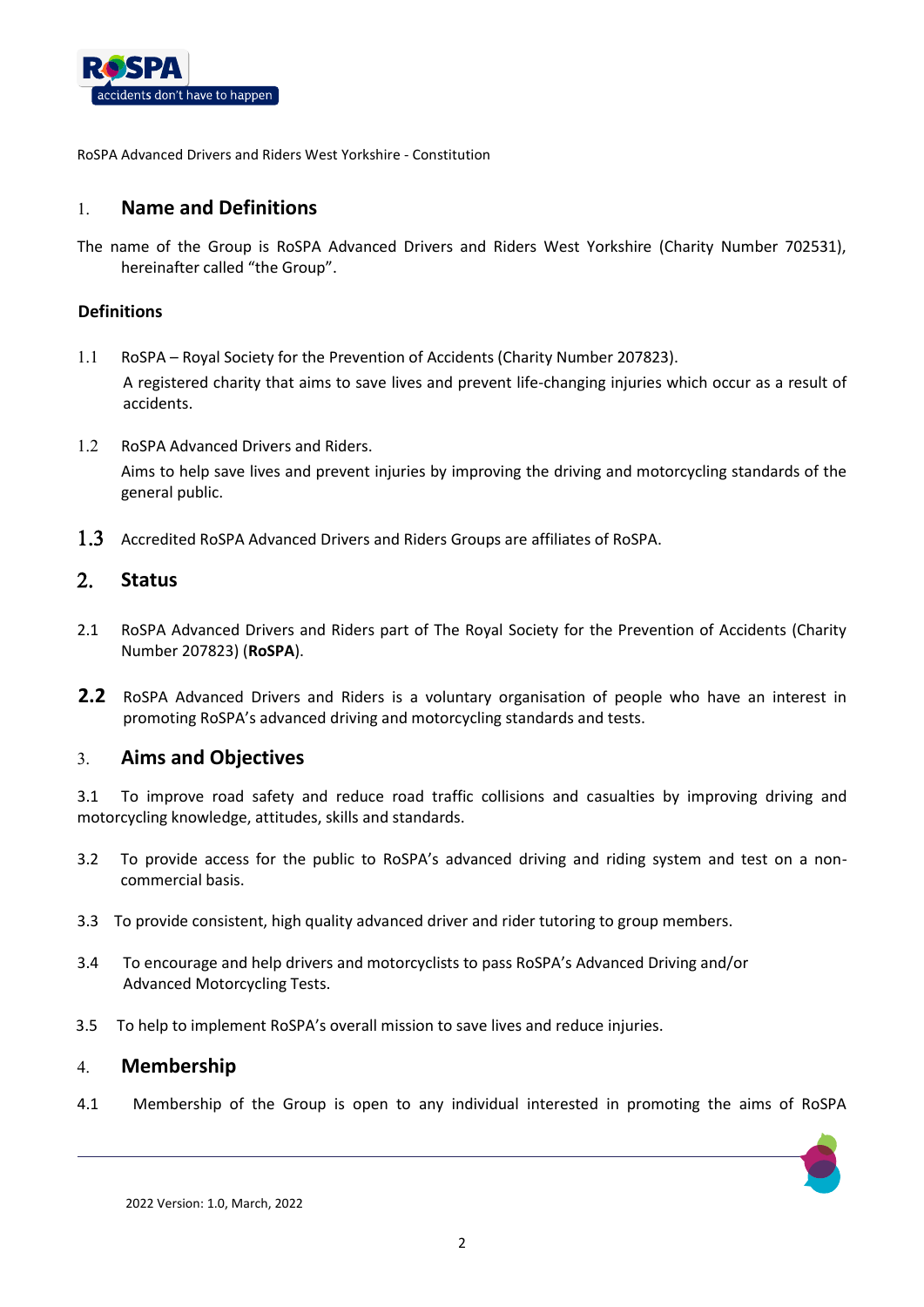

Advanced Drivers and Riders, who meets the admission criteria set out in 4.2 to 4.5.

- 4.2 The categories of membership are:
	- (a) Full Member;
	- (b) Associate Member;
	- (c) Life Member;
	- (d) Social Member.

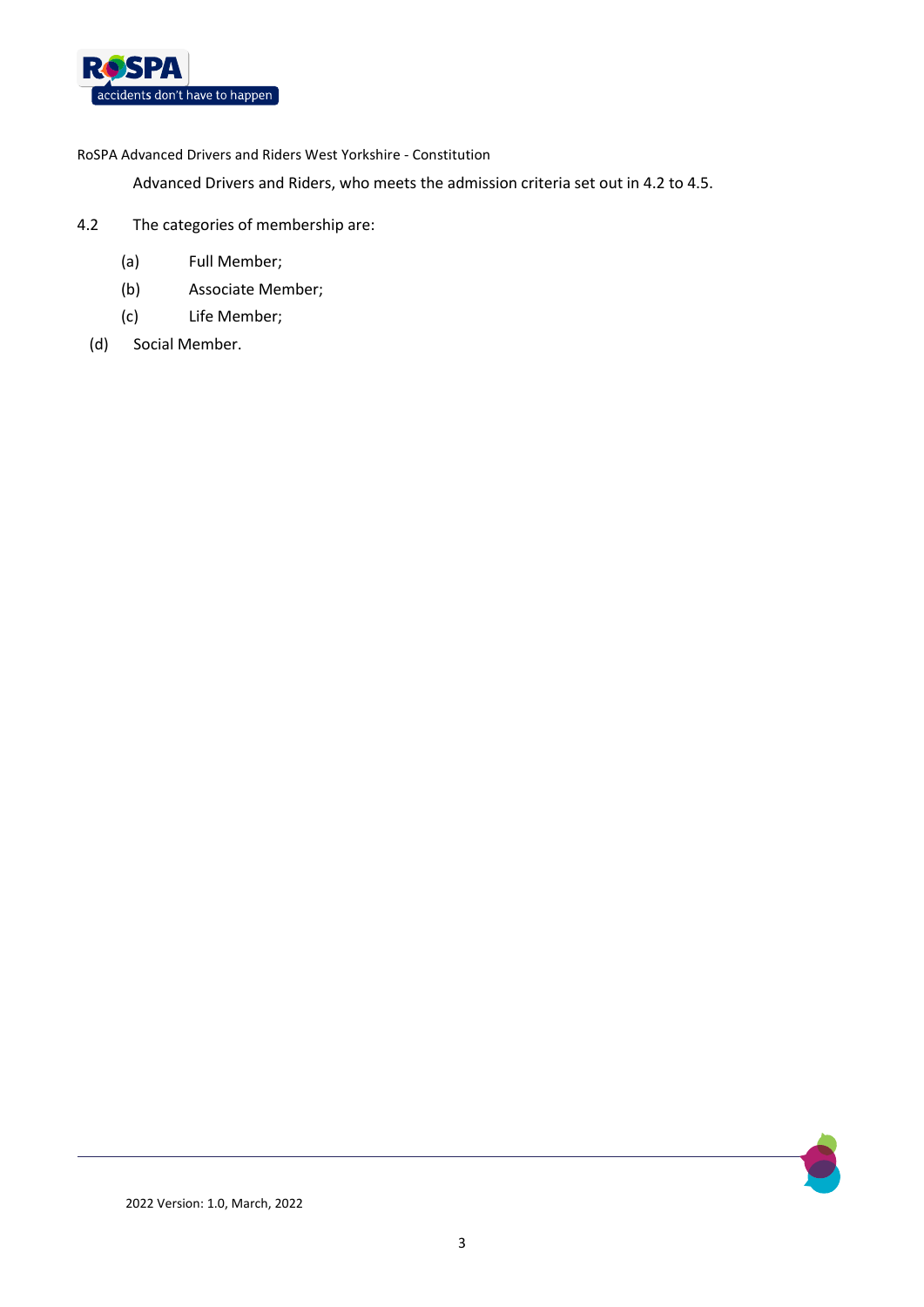

4.3 **Full Membership** is open to any driver or motorcyclist with a full, valid driving licence, who has passed a RoSPA Advanced Driving Test or Re-test and/or a RoSPA Advanced Motorcycling Test or Re-test subject to paying the appropriate annual membership subscription and passing the appropriate three-yearly re-test.

4.4 **Associate Membership** is open to any adult with a full, valid driving licence, who is preparing to take a RoSPA Advanced Driving Test and/or Advanced Motorcycling Test. An Associate Member will become a Full Member once he or she has passed a RoSPA Advanced Test.

4.5 **Life Membership** is conferred on any member who, with the unanimous approval of the committee, is considered to have made an outstanding contribution to the Group. Life members are not required to pay the annual membership fee to the Group.

Members in this category who have previously passed a RoSPA Advanced Test may also remain a member of RoSPA Advanced Drivers and Riders provided that they continue to pay the appropriate annual membership subscription to RoSPA Advanced Drivers and Riders, as well as their group membership. Individuals in this category are covered by Public Liability as stated in the insurance guide for RoSPA Advanced Drivers and Riders.

4.6 **Social Membership** is available to any individual who wishes to participate in the Group but has not taken and does not intend to take the RoSPA Advanced Test.

Members in this category who have never taken a RoSPA Advanced Test and are not intending to do so, may remain a member of the Group provided that they continue to pay the appropriate membership subscription to the Group. They do not pay a membership subscription to RoSPA Advanced Drivers and Riders and are not RoSPA Advanced Drivers or Riders. Individuals in this category are covered by Public Liability as stated in the insurance guide.

4.7 A person may not be refused membership of the Group on the grounds of the following protected characteristics covered by the Equality Act 2010 or because of their profession:

- age
- being or becoming a transsexual person
- being married or in a civil partnership
- being pregnant or on maternity leave
- disability
- race; including colour, nationality, ethnic or national origin
- religion, belief or lack of religion, belief
- sex
- sexual orientation

## **Operational Procedures**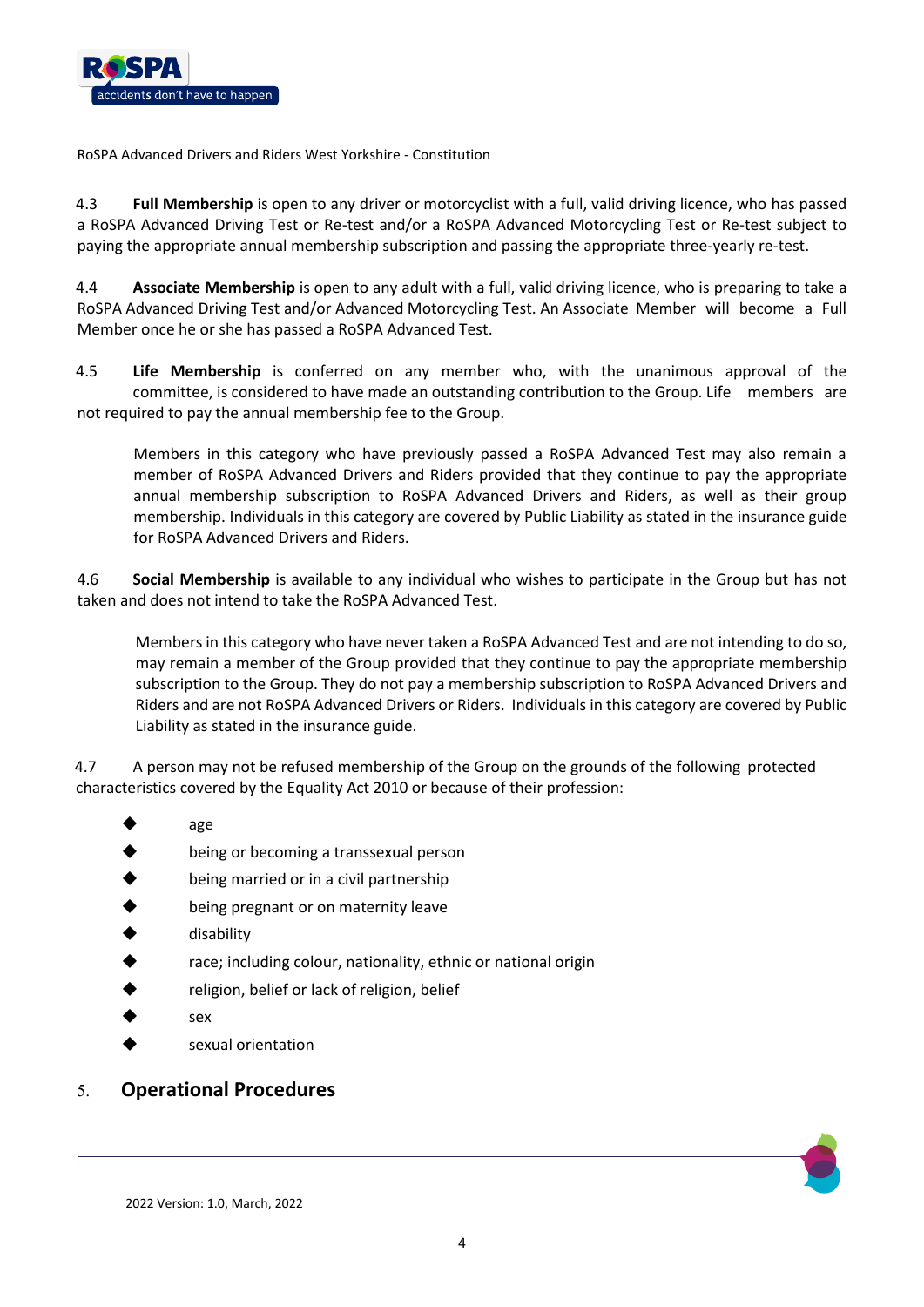

5.1 The Group must have at least one Advanced Tutor whose responsibility is to assess and approve Group Tutors. The Advanced Tutor(s) must have passed RoSPA's Advanced Tutor Test, or be a RoSPA Advanced Driving Instruction Diploma holder, a RoSPA Advanced Riding Instruction Diploma holder, or a RoSPA Examiner.

5.2 The Group must seek to maintain a sufficient number of Group Tutors to meet the demand from members.

5.3 Group Tutors and Advanced Tutors must be full Members of RoSPA Advanced Drivers and Riders.

5.4 Advanced Tutors and Group Tutors may not receive a fee, except out of pocket expenses, for providing tutoring to any individual.

- 5.5 The Group may not collect test fees until an Associate Member is ready to take a RoSPA Advanced Test.
- 5.6 Group Tutors and Advanced Tutors may operate in other Groups, with the permission of the Group and the other Group(s) concerned.

5.7 The Group must not provide training services to any organisation except where an organisation has encouraged its staff to join the Group as individual Members, in which case, they must check with RoSPA HQ before tutoring commences. Organisations that contact the Group with requests for other services to help them improve their staff's driving or motorcycling must be referred to RoSPA HQ.

5.8 The Group is registered as an independent charity and must adhere to Charity Commission rules.

# **6. Group Code of Conduct**

- 6.1 Groups must have a code of conduct in place which clearly requires members to:
	- Behave professionally at all times and treat others with respect and consideration.
	- Avoid categorising anyone according to protected characteristics covered by the Equality Act 2010 or because of their profession.
	- Avoid inappropriate language, comments and tone that could be misconstrued or create offence
	- Avoid physical contact except in an emergency or in the normal course of greeting (for example, shaking hands).
	- Understand and not breach Data Protection law.
	- Not knowingly break any other laws.
	- Be fair and honest.
	- Not personally criticise any other trainer, examiner or road safety organisation.
	- Not charge for providing tutoring (except Motorcycle Fuel Expenses).

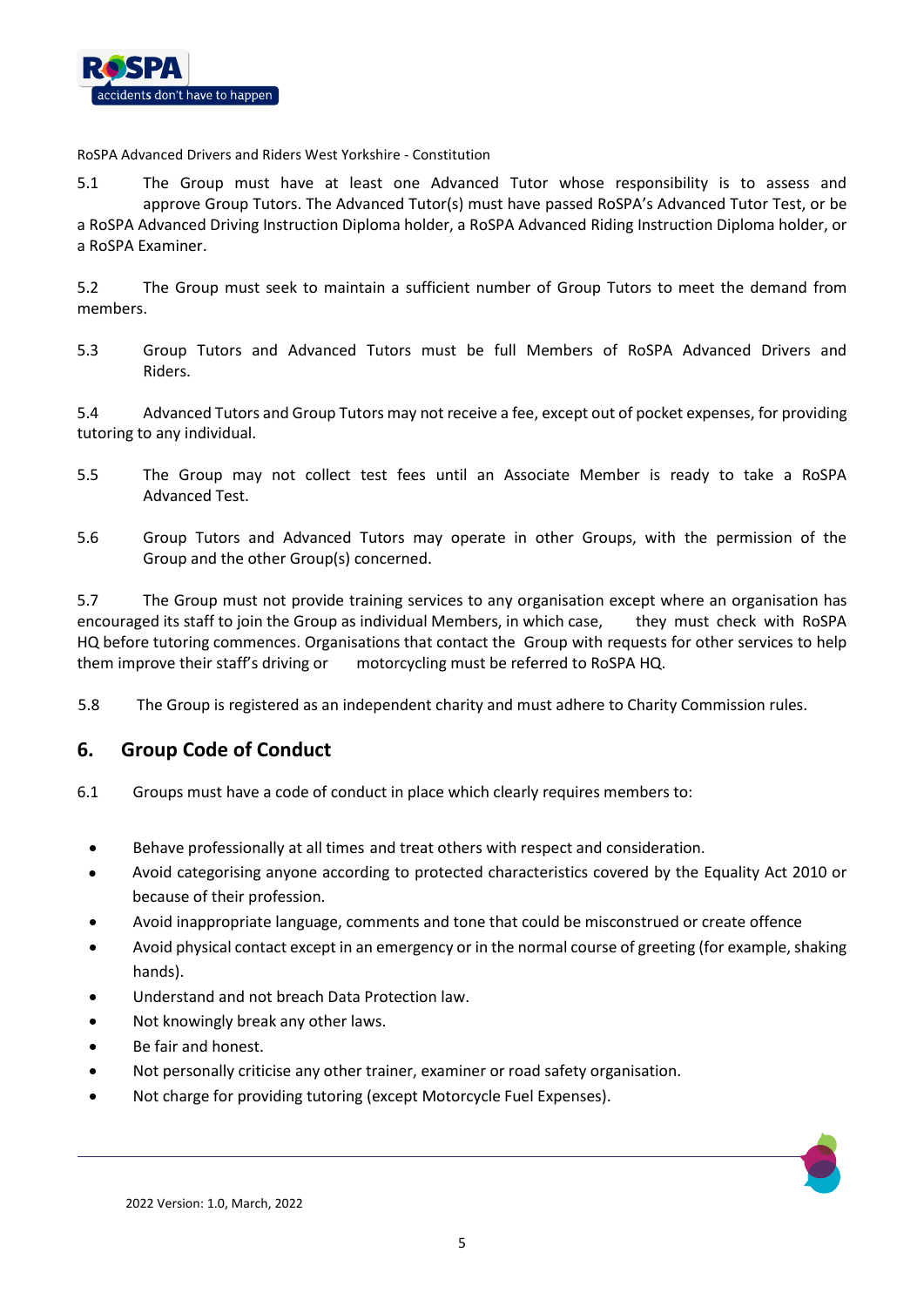

(NB. Please note this list is not exclusive or exhaustive).

6.2 It is compulsory for groups to inform RoSPA headquarters as soon as is practicable in the event of any 'On Road' incident involving one of its members relating to road traffic collisions where any damage or injury has been caused to them or a third party. Details must include circumstances of the incident together with any injuries/damage sustained, even if minor. Candidate details and contact details will also be required.

## **7. Group Committee**

7.1 The Group shall form a Committee which shall be responsible for the management of the Group, its running and activities.

7.2 The Committee shall consist of a Chairman, Secretary, Treasurer and 2 Training Officers (Car and Motorcycle) with not fewer than two or more than nine other Members. The Chairman and the Secretary are the main contact points between the Group, the Regional Co-ordinator and RoSPA HQ and are responsible for keeping RoSPA up to date with the details of the Chairman, Secretary, and Group Tutors.

7.3 The Chairman and at least one other committee member must be full members of RoSPA Advanced Drivers and Riders.

7.4 The Committee shall be elected at the Annual General Meeting (AGM) of the Group. The Group may set a minimum length for an individual's membership of the Group to be eligible to join the Committee and may also set a length of term for office as a Committee member.

7.5 The Committee may co-opt any Member of the Group to the Committee for a special purpose, e.g. if a specific skill set is required, to fill any casual vacancy which has arisen or to make up the number of Committee members. The appointment of such Members must be confirmed or terminated at the Group's next AGM.

7.6 The Committee shall determine the Group's annual subscription fees for all categories of Group membership.

7.7 The Committee must maintain a Register of all Members incorporating their names and contact details. The Committee shall inform RoSPA HQ of the number of Members in the group on request. The Group must comply with the data protection act, and may only use Members' data for the purpose of the Group.

7.8 The Committee may choose to dissolve the Group, provided they follow the procedure in section 12 of this constitution. The resources and assets of the dissolved Group shall be transferred to RoSPA Advanced Drivers and Riders to be used exclusively to help develop and support other groups within the network.

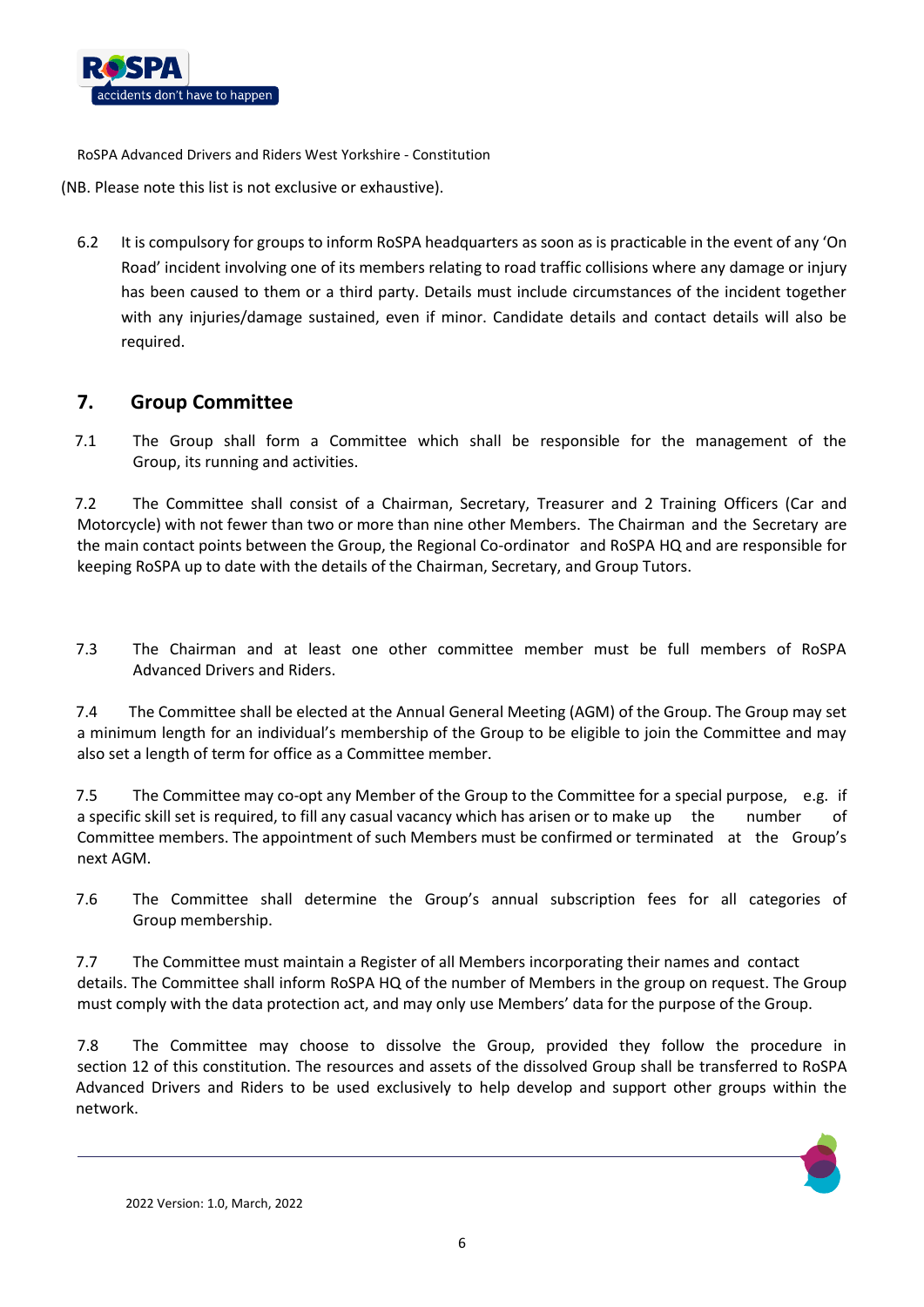

7.9 As a registered charity, the Group must adhere to Charity Commission rules in the disposal of remaining assets.

# **8. Committee Meetings**

8.1 The Committee shall meet at not less than monthly intervals up to eleven times in a calendar year.

8.2 Committee meetings shall be called by the Chairman or Secretary giving not less than 14 days' notice of the date of the meeting. Each Member of the Committee shall be notified of the date, time and location of the Committee meeting and invited to attend.

8.3 The quorum for Committee meetings shall be no less than 3 Members, of which one must be the Chairman, Secretary or Treasurer.

8.4 Each Member of the Committee shall have one vote on all matters, to be cast personally by the Member. Proxy votes may be allowed as long as this is agreed in advance.

8.5 All decisions shall be made by majority vote. In the case of an equality of votes, the Chairman may have a second or casting vote, if agreed in advance by the committee.

8.6 The Secretary shall ensure that minutes of Committee meetings are taken and circulated to any group member who requests a copy. Copies of the minutes and other relevant documents must be kept by the Group and copies provided to RoSPA HQ on request.

# **9. Group Annual General Meeting (AGM)**

9.1 The Group shall hold an AGM each calendar year and not more than 15 months shall elapse between one AGM and the next.

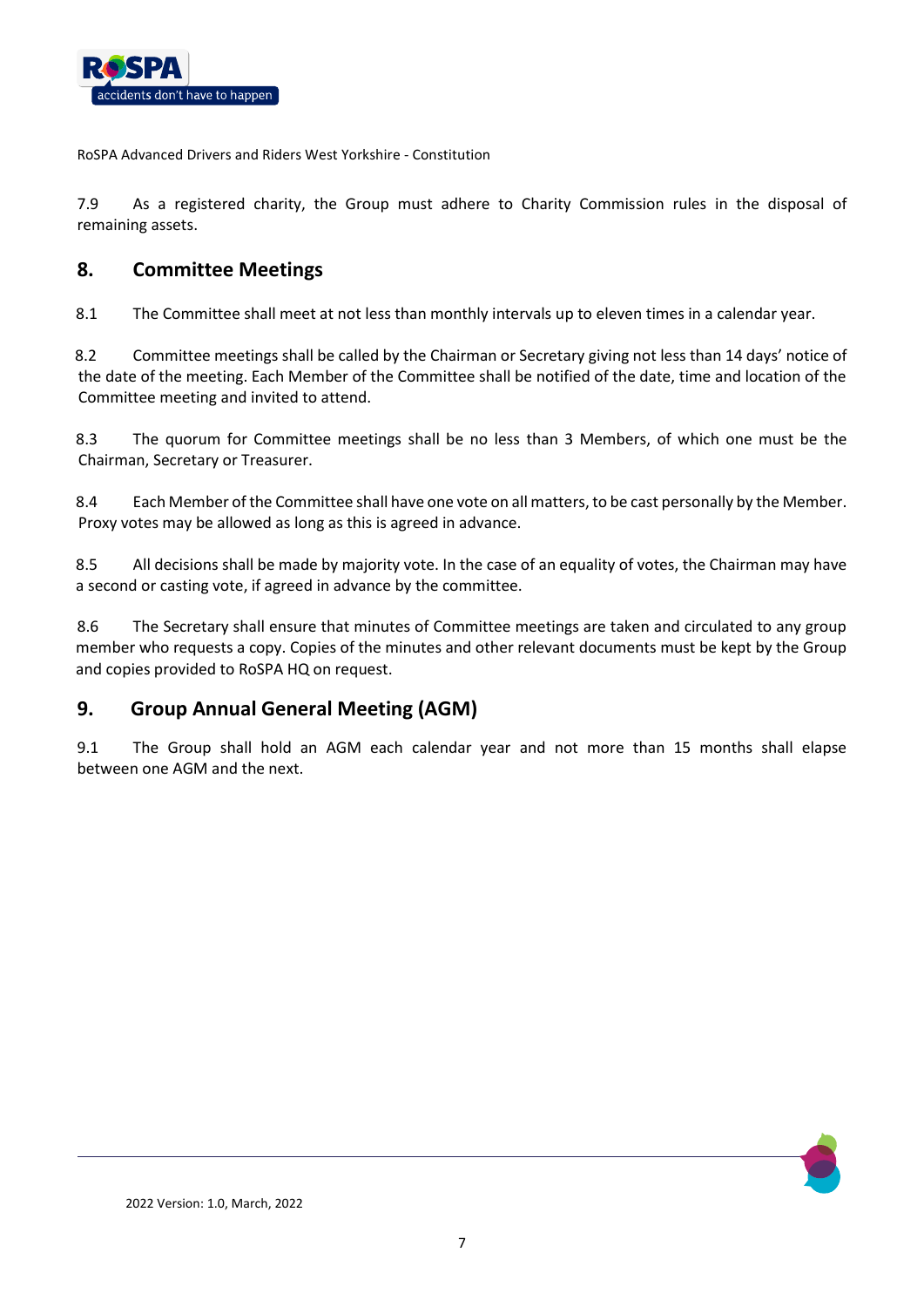

9.2 An AGM shall be called by the Chairman or Secretary by giving not less than 21 days' notice of the date of the meeting. Each Member shall be notified of the date, time and location of the AGM and shall be invited to attend.

9.3 The quorum for AGMs shall be 25 Members or 10% of the total Membership, whichever is the greater, of which one must be the Chairman, Secretary or Treasurer.

9.4 Each Member shall have one vote on all matters.

9.5 All decisions shall be made by majority vote. In the case of an equality of votes, the Chairman shall have a second or casting vote.

9.6 The Secretary shall ensure that minutes of the AGM are taken and circulated to any Group Member who requests a copy. Copies of the AGM and other relevant documents must be kept by the Group and provided to RoSPA HQ on request.

### 10 **Finance**

- 10.1 The Committee shall open a bank account in the name of the Group with a bank or financial institution of the Committee's choice.
- 10.2 Monies received by the Group shall be paid into the Group's bank account within 60 days of receipt.

10.3 The Treasurer shall be responsible for managing the Group's bank account and for ensuring that the Group's bills are paid.

10.4 More than one committee member must have access to the Group's bank account.

10.5 Cheques, direct debit instructions and other financial instructions shall not be approved by fewer than two Members of the Committee.

10 .6 The Treasurer shall be responsible for arranging an annual independent examination or audit of the accounts of the Group and must present the final accounts to the AGM each year.

10.7 Group funds must be used only to run the Group and to meet the Group's aims.

# **11 Expulsion of Members from the Group**

11.1 The Committee may terminate the membership of any Group Member on the grounds that the Committee consider the individual's continued membership would be harmful to the Group, provided this does not contravene paragraph 4.6.

11.2 The Committee must notify any Member in writing of their possible removal from Group

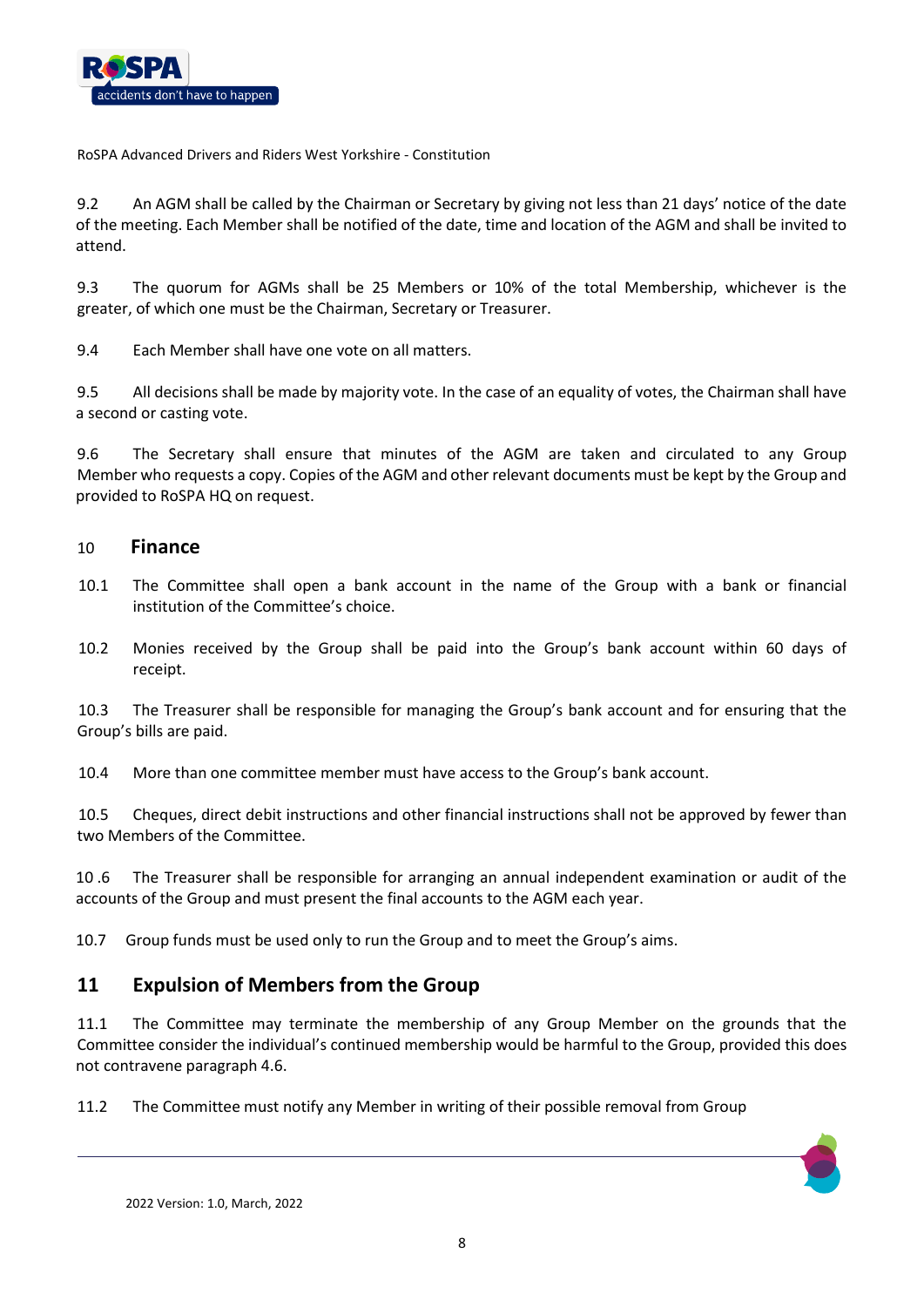

membership. The Member must be given the opportunity to submit written representation to the Committee within 14 days of receiving notice, explaining why she or he should not be expelled. The Committee must consider any such written representations when making a final decision about expelling the Member. A decision to terminate membership shall only be valid after a Committee vote.

11.3 A Member who is expelled from the membership of the Group may appeal to RoSPA HQ within fourteen days of being notified of the decision to expel him or her. RoSPA HQ will consider the appeal and may recommend the Committee re-consider its decision, giving its reasons. The Committee will consider RoSPA's recommendation and has the final decision on whether to uphold or reverse the expulsion.

# 12 **Dissolution of the Group**

12.1 The Group may be dissolved, or merged with a neighbouring Group, by a resolution passed at a General Meeting (GM) of the Group. The Group Committee should seek advice from RoSPA HQ first.

12.2 The GM must be called by the Chairman or Secretary giving not fewer than 21 days' notice. Each Member of the Group and RoSPA HQ shall receive notice of the meeting specifying its date, time and location.

12.3 A decision to dissolve the Group must be passed by at least 75% of those attending and voting at the GM.

12.4 In the event that a resolution to dissolve the Group is passed, the Committee must arrange for the Group's debts and liabilities to be paid and its bank account(s) to be closed. The resources and assets of the dissolved Group shall be transferred to RoSPA Advanced Drivers and Riders to be used exclusively to help develop and support other groups within the network. The Group, as a Charity in its own right, must adhere to Charity Commission rules in the disposal of its remaining assets.

12.6 In the event that the Group agrees to merge with another Group, the new merged group must complete the RoSPA Advanced Drivers and Riders Accreditation process in order to join the Accreditation Scheme.

## **13 Amendments to the Constitution**

13.1 Amendments to this Constitution may be made only by the Group committee and with the agreement of the Group membership.

13.2 The Committee must inform RoSPA HQ of any changes to the constitution, and gain written agreement from RoSPA that the constitution still conforms to the RoSPA Advanced Drivers and Riders Accreditation Scheme.

13.3 This constitution replaces all other constitutions and supersedes any other agreement.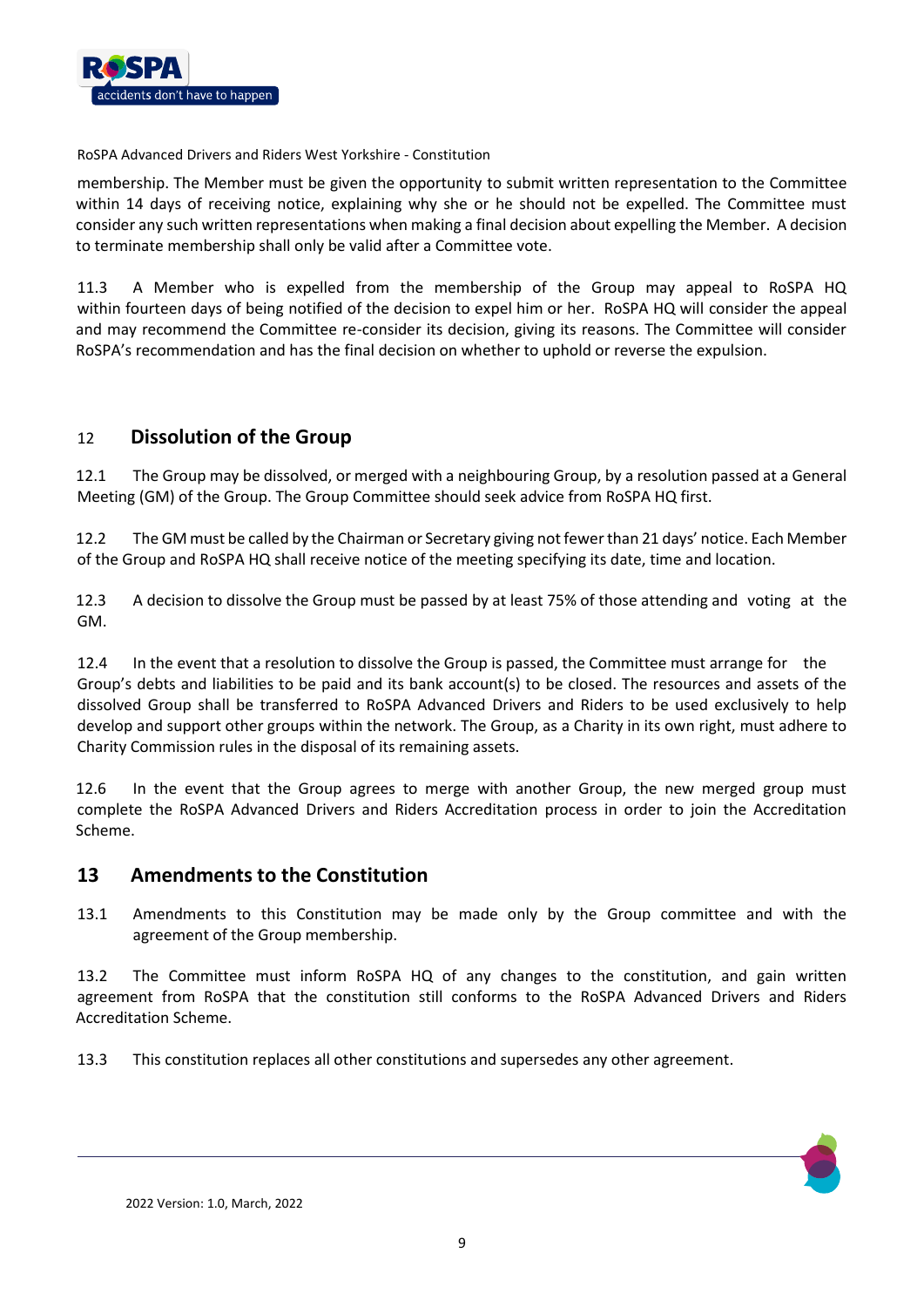

Date: January, 2022



www.wyg-roadar.org.uk

0775 657 6315



2022 Version: 1.0, March, 2022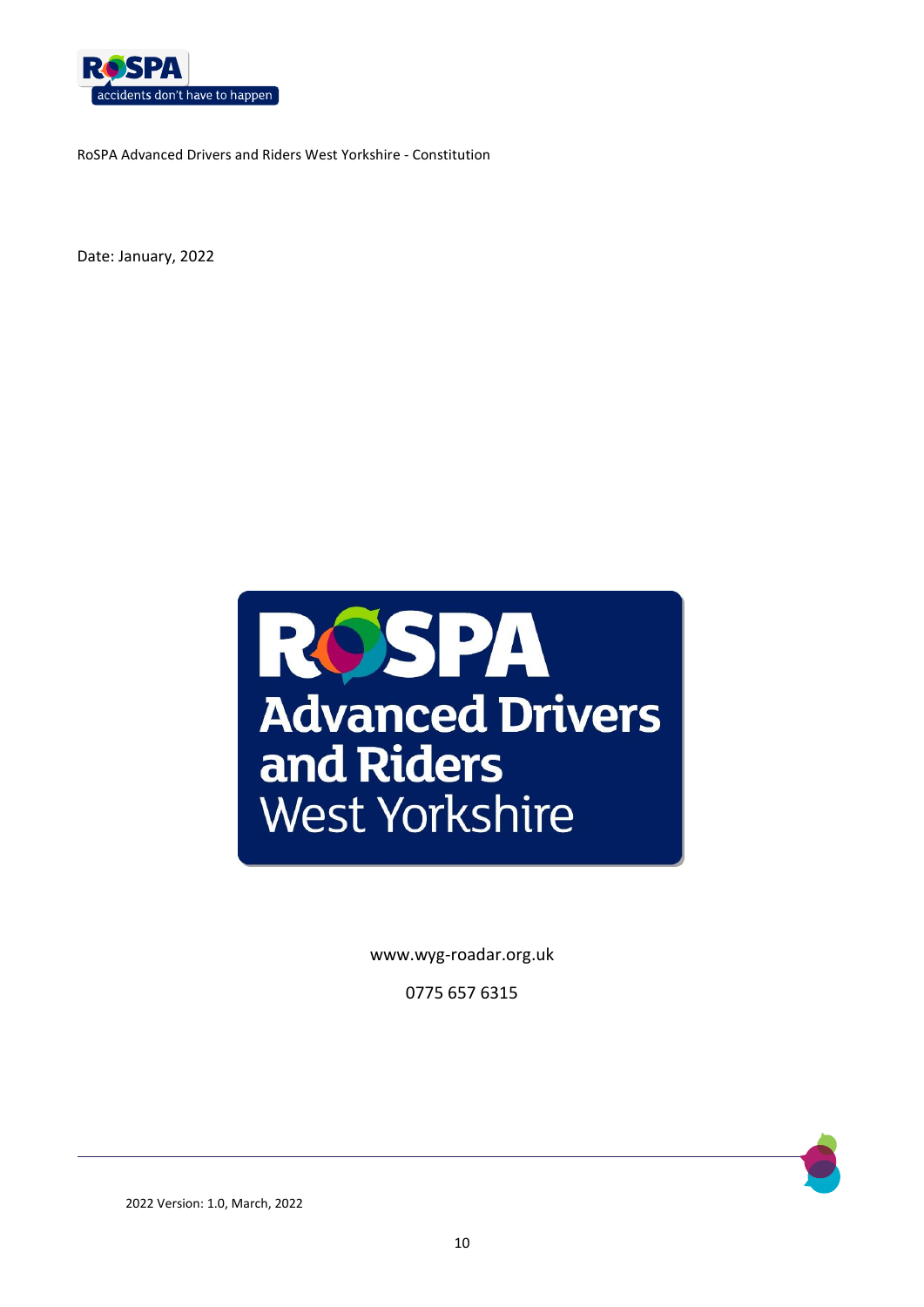

### **Version Control**

| <b>Version</b>         | <b>Purpose/Change</b>                                                                                                                                                                                                                                                                                                                                                                                                                                                                                                                                                                                                                                                                   | <b>Author</b>                 | Date       |
|------------------------|-----------------------------------------------------------------------------------------------------------------------------------------------------------------------------------------------------------------------------------------------------------------------------------------------------------------------------------------------------------------------------------------------------------------------------------------------------------------------------------------------------------------------------------------------------------------------------------------------------------------------------------------------------------------------------------------|-------------------------------|------------|
| 0.1                    | Initial draft for presentation to committee                                                                                                                                                                                                                                                                                                                                                                                                                                                                                                                                                                                                                                             | Allan Wragg, Secretary        | 01/02/2018 |
| 0.2                    | Changes to membership categories                                                                                                                                                                                                                                                                                                                                                                                                                                                                                                                                                                                                                                                        | Allan Wragg, Secretary        | 08/02/2018 |
| 0.3                    | Para 3.1 - change "road collisions" to "road traffic collisions"<br>Para 4.2 - Amend categories to match Para 4.3<br>Para 4.7, 6 <sup>th</sup> bullet - semi-colon inserted after "race"<br>Para 5.2 - wording amended ("seek to" added)<br>Para 5.5 - removed<br>Para 8.1 - wording amended ("at not less than monthly<br>intervals" added)<br>Para 9.2 - wording amended, notice period changed from<br>14<br>days to 21 days in line with para 12.2.<br>Para 11.1 - wording amended (added " the Committee consider<br>the individual's ")<br>Para 12.1 - wording amended "General Meeting (GM)" used<br>instead of "EGM" to allow for action at an Annual<br><b>General Meeting</b> | Allan Wragg, Secretary        | 14/02/2018 |
| 1.0                    | Submission to RoSPA Advanced Drivers and Riders Head Office<br>for consideration as part of accreditation application                                                                                                                                                                                                                                                                                                                                                                                                                                                                                                                                                                   | Allan Wragg, Secretary        | 18/02/2018 |
| 1.1                    | Amended as requested by Head Office:<br>Para 5.5 - insert new paragraph, "The Group may not<br>collect test fees until an Associate Member is ready to<br>take a RoSPA Advanced Test."<br>Para 5.6 to 5.8 - re-numbered.<br>Para 6 - add, "This list is not exclusive or exhaustive."<br>Para 7.8 and 12.4 - add, "The resources and assets of<br>the<br>dissolved Group shall be transferred to RoSPA Advanced<br>Drivers and Riders to be<br>used exclusively to help<br>develop and support other groups within the network."                                                                                                                                                        | Allan Wragg, Secretary        | 13/03/2018 |
| 2022<br>version<br>1.0 | Taking 97-2003 word version 1.1 as above.<br>Tidied up formatting (remove tabs within sentences) and saved as<br>full Word file.<br>Para 6 split into 6.1 and 6.2 to cover revised group wording to<br>include 'as soon as practicable' in 6.2                                                                                                                                                                                                                                                                                                                                                                                                                                          | <b>Nigel Storey Secretary</b> | 24/1/22    |